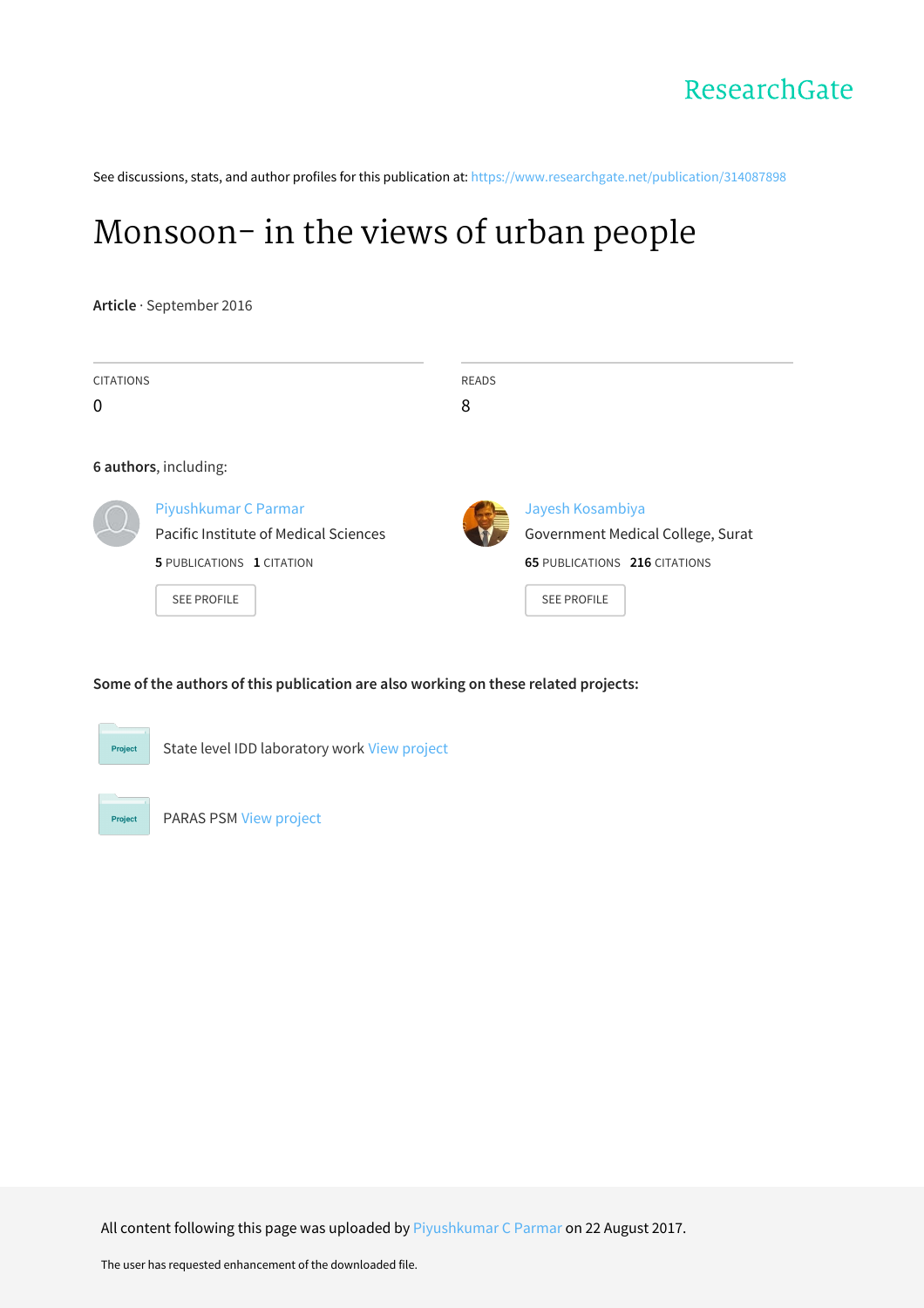## **ORIGINAL ARTICLE**

## **Monsoon-in the views of urban people**

#### **Piyushkumar C Parmar1\* , Dhaval N Patel<sup>2</sup> , Alpesh H Gohil<sup>3</sup> , Vipul P chaudhari<sup>4</sup> , J. K. Kosambiya<sup>5</sup> , Anuj P Ganekar<sup>6</sup>**

<sup>1</sup> Assistant Professor, Department of Community Medicine, Pacific Institute of Medical Science, Udaipur, Rajasthan, <sup>2</sup>Public Health Specialist, Shri Vinoba Bhave Civil Hospital, Silvassa, Dadara & Nagar Haveli, <sup>3</sup>Program officer, Jhpiego India, <sup>4</sup> Assistant Professor, <sup>5</sup> Professor and Head Department of Community Medicine, Government Medical College, Surat, <sup>6</sup> Social Anthropologist, Urban Health Climate Resilience Center (UHCRC), Surat

#### **ABSTRACT**

**BACKGROUND:** (1) To know the problems faced by people during monsoon. 2) To know how they cop up with it 2) To know the participants view related to monsoon **MATERIAL & Methods:** A cross sectional study was carried out on 12-09-14 among people who were invited in this study by open invitation on social media and local newspaper. Combinations of different qualitative methods (Free listing & Pile sorting method) were used to know their problems and their views regarding monsoon. **RESULTS:** Out of 21 free listed problems, four most common problems pile sorted by participants were (1) Vector born disease (2) Water logging (3) More Turbid water supplied (4) Lack of cleanliness which are faced by Surat people. Community has the knowledge regarding the problems and they know how to deal this problem. **CONCLUSION:** People have the knowledge about the problems related to monsoon and they have their own way to combat it.

**Key Words:** Monsoon problems, Climate change, Surat City

#### **INTRODUCTION**

The development of an Urban Health System is an upcoming priority for India. The rural health service system in the nation, though it faces many challenges, does have well developed, prescribed norms of health care infrastructure, outreach services, etc. Urban health services are lacking even these norms and services, so during the monsoon season people from urban faced certain problems. It is important to note what different problem they facing and their point of views about the monsoon<sup>1</sup>. Surat is a city in the Indian state of Gujarat. It is economic capital of Gujarat state and administrative capital of the district which is located at left bank of the Tapti River (Tapi). Surat is Gujarat's secondlargest city with a population of 4.6 million at the 2011census. Surat is the 34<sup>th</sup>

#### *\*Corresponding Author:*

Dr. Piyush C. Parmar Assistant Professor, Department of Community Medicine, Pacific Institute of Medical Science, Udaipur, Rajasthan-313003 Email: [drpiyushparmar01@gmail.com](mailto:drpiyushparmar01@gmail.com) Contact No: 8866242682

largest city by area and 4th-fastest developing cities in a study conducted by the City Mayors Foundation, an international think tank on urban affairs.<sup>1</sup>People are coming from all around the country to Surat in search of jobs and businesses. Surat has practically zero percent unemployment rate and jobs are easier to get here due to very fast development of various industries in and around Surat City.<sup>2,3,4</sup> With all this achievement Surat city has his own problems like Surat city is endemic for malaria, dengue and filariasis.<sup>5,6</sup> Vector born disease prevalent in Surat city; cases of malaria & other vector born disease increase during monsoon.<sup> $(7)$ </sup>Surat city faced frequent flood like situation during the monsoon in past.

## **MATERIAL & METHODOLOGY**

**Study design:** Cross sectional study

**Study type:** Qualitative study (free listing and pile sorting, Group discussion)

**Study population:** General population from Surat city.

For gathering people for this event we gave advertisement one day before the event in local newspaper for open invitation. We did publicity via social media, email was sent to people who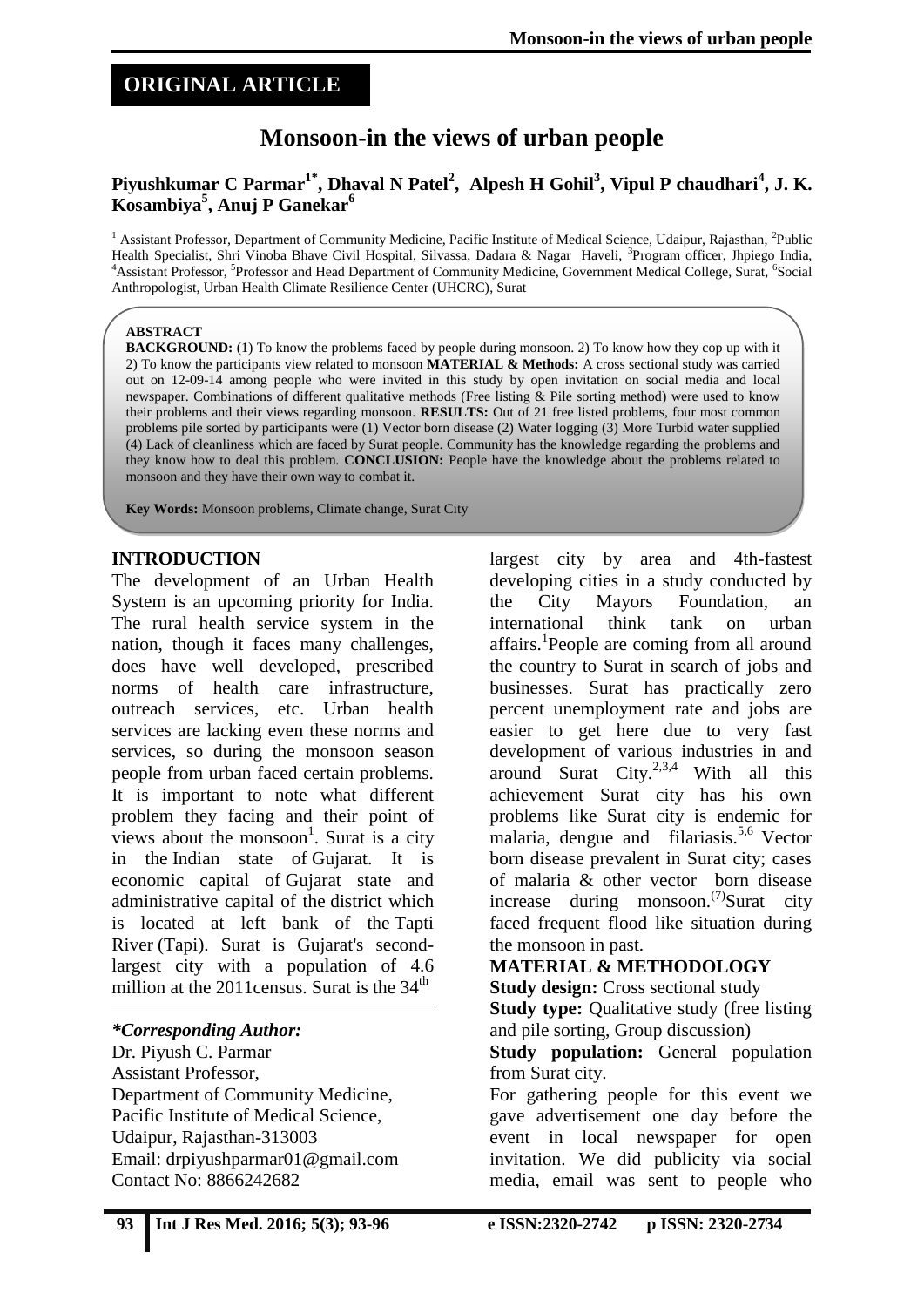earlier participated in this kind of open discussion. Thirty participants took part in this study.

**Study period:** All the preparation was done during August and September and this dialogue is arranged on  $12<sup>th</sup>$ September, 2014 for 1 Hour 45 minutes.

**Study setting**: Southern Gujarat Chamber of Commerce and Industries (SGCCI), Samrudhi hall, in centre of Surat city where people from different part of city with different back ground can easily come.

**Material & Tools:** We pre decided flow of events like first free listing and pile sorting, then open discussion with group of people to know their views. This is not fixed protocol and we modified the duration or sequence of event according to the interest of participants. We used audio visual aids and numbers of different health related films were shown to maintain the participants' interest.

This IEC material was used during the study:

- Chart paper  $+$  A4 size paper
- Three videos from Guihealth web site related VBD (Vector borne diseases).<sup>8</sup>
- Two video related to El nino (TV 9)  $news$ ).<sup>9</sup>
- One video related to rainfall
- One video related to importance of sanitation & cleanliness.<sup>10</sup>

This Information, Education & Communication (IEC) material was used to provide information regarding issues and health problems related to monsoon after discussing with study population this was shown to them and their query solved. We appreciated them for their knowledge and simultaneously answered their queries using above material. Content analysis was done using NVIVO.

## **RESULTS**

In this study 30 participants of different age group (20-68 years) took part. Among them 53% were men & 47% were women. We started the discussion with participant's introduction, so the participants could know each other. In this introduction participant told about his/her name, age, back ground and whether he/she like or dislike the monsoon with their own reasoning.

**Table: 1 Participants feeling towards monsoon with the reasons**

| We like monsoon $(57%)$     | We don't like monsoon<br>(43%) |
|-----------------------------|--------------------------------|
| Monsoon keeps the           | Monsoon is unpredictable       |
| atmosphere cool             |                                |
| Monsoon brings happiness    | In monsoon the                 |
| in peoples life and adds    | environment is dirty and       |
| beauty to the nature        | unhygienic                     |
| Due to monsoon the water    | 3. Health problems are         |
| level increases which helps | increased during monsoon       |
| in the growing of food      |                                |

#### **Table: 2 Free listing and pile sorting of problems faced during monsoon by community**

|                | <u>Community</u>                                 |    |                                                 |  |  |
|----------------|--------------------------------------------------|----|-------------------------------------------------|--|--|
| Sr.            | <b>Free listed items</b>                         |    | Sr. Free listed items                           |  |  |
| no             | (Pile sorted)                                    |    | no (Pile sorted)                                |  |  |
| $\mathbf{1}$   | Water lodging (5)                                | 11 | Accidents (2)                                   |  |  |
| $\overline{c}$ | Vector borne diseases,                           |    | 12 To keep children (0)                         |  |  |
|                | Health problems (15)                             |    |                                                 |  |  |
| 3              | Humidity rises (3)                               | 13 | Transportation problem                          |  |  |
|                |                                                  |    | (1)                                             |  |  |
| 4              | Be a doctor- income 14                           |    | Infective<br>disease                            |  |  |
|                | rise(0)                                          |    | increases (1)                                   |  |  |
| 5              | Water related diseases 15 Decreased appetite (1) |    |                                                 |  |  |
|                | (2)                                              |    |                                                 |  |  |
| 6              | Dirtiness increase(4)                            |    | 16 Difficulty for fisherman                     |  |  |
|                |                                                  |    | (0)                                             |  |  |
| 7              | Asthmatic patients 17 feels laziness (0)         |    |                                                 |  |  |
|                | faces problem (1)                                |    |                                                 |  |  |
| 8              |                                                  |    | Turbid water supplies 18 Washed clothes doesn't |  |  |
|                | for drinking (4)                                 |    | dry(0)                                          |  |  |
| 9              | Land slide $(0)$                                 | 19 | Skin problem increase                           |  |  |
|                |                                                  |    | (0)                                             |  |  |
| 10             | Drainage overflow $(0)$ 20 Rail land slide $(0)$ |    |                                                 |  |  |

Participants prioritize following four problems as major concern for Surat city:

• Vector borne diseases, 2) Water lodging, 3) More Turbid water supplied, 4) Lack of cleanliness (Table: 2)

**Group activity:** We divided our participants in 5 groups and allotted them task:

- Problems related to monsoon
- How to prevent diseases?
- Where do you go for Primary care?
- Home based remedies

 Experience related to health in monsoon In this five heading our participant prepared their views with consensus to their team member and open discussion was done on it.

#### **DISCUSSION**

Surat has a tropical monsoon climate with summer temperatures ranging from 37°C to 44°C. Annual rainfall ranges from 1,000 to 1,200 millimeters and also has high rainfall. The city's population has grown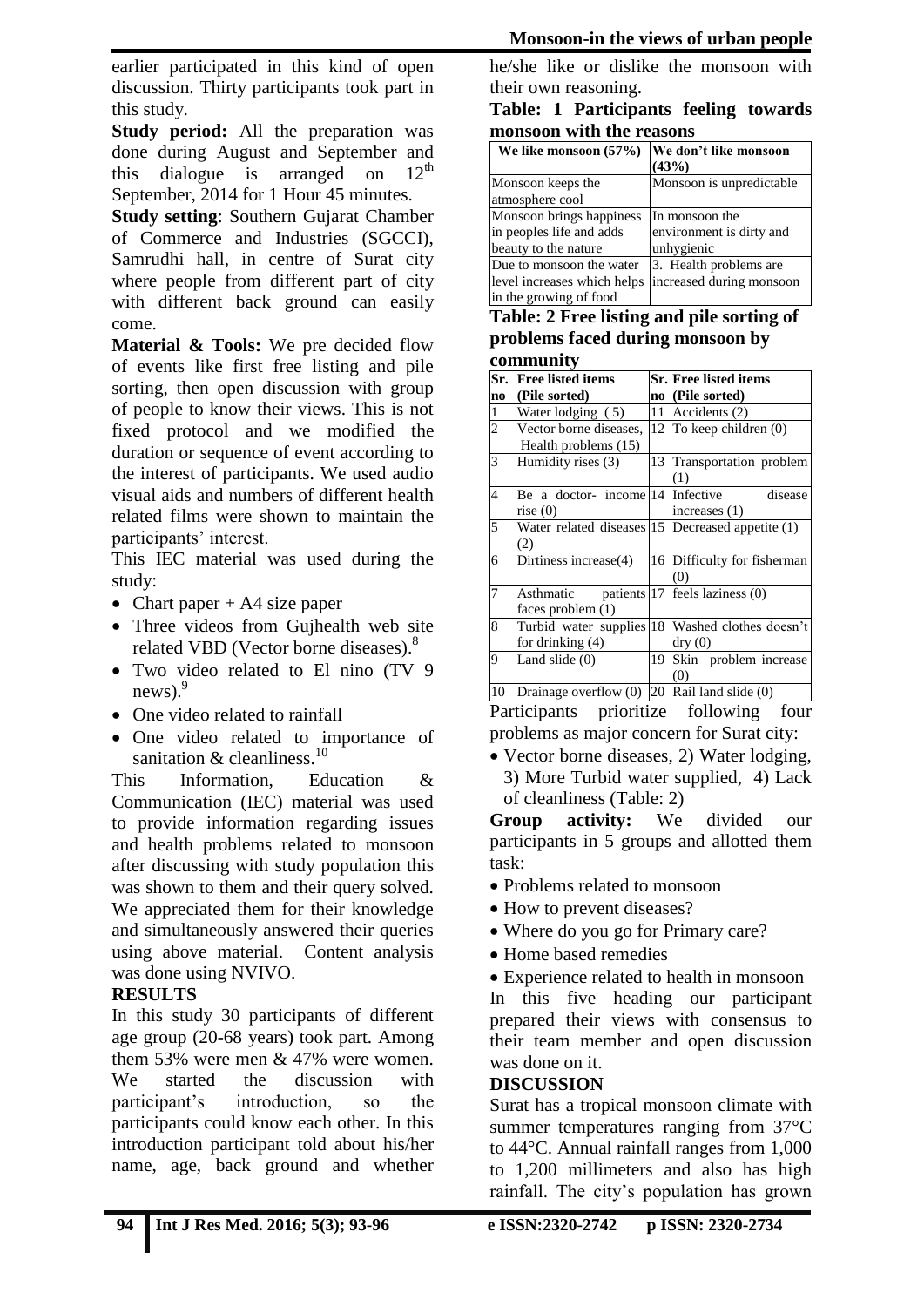more than ten-fold since 1951 to reach 4.5 million inhabitants, while the municipal boundary area has expanded from 8.2 square kilometers in 1951 to 327 square kilometers today. The expansion of the city boundaries to include the Dumas coastal area has also made Surat a coastal city.<sup>11</sup> After finishing their introduction  $\&$ easing the environment of participant, we shown video and pictures related to the pattern of rain in India. How the rain occur usually in India. We asked them what they feel about the rain pattern in the current year in comparison to previous year. During the introduction we asked all participant what they feel about the monsoon of this year and all participants replied that this year monsoon was late and it's less in amount compare to previous which is predicted by the Indian Meteorological department(we discussed El nino effect).<sup>9</sup> Surat city has favorable environment for malaria and incidence increase during monsoon due to high humidity above 60% & mean temperature 25-30 C along with the continuous but low dense rain fall, which was among the top priority of Surat people came out in free listing and pile sorting (Picture 1). $^{12}$ 

**Table 2: Summary of group discussion: People's view towards the monsoon.**

| <b>Category Code</b> |         | Participants views                        |
|----------------------|---------|-------------------------------------------|
| Problems Accident    |         | When rain is going on there               |
| related to           |         | was increase in number of                 |
| monsoon              |         | accident because of rain drop             |
|                      |         | directly coming on eyes so                |
|                      |         | there is problem in vision                |
|                      |         | and high chances of accident.             |
|                      | Flood   | Specific problem<br>they                  |
|                      |         | pointed as Ukai dam is                    |
|                      |         | nearby Surat city and                     |
|                      |         | because of it there was flood             |
|                      |         | like situation.                           |
|                      | Disease | Malaria, dengue like disease              |
|                      |         | as well diarrhea vomiting                 |
|                      |         | cases increase                            |
|                      | Water   | People thinks during the                  |
|                      |         | rainy season clean water for              |
|                      |         | drinking purpose<br>not                   |
|                      |         | supplied and supplied water               |
|                      |         | is also yellowish in color.               |
|                      |         | People also concern about                 |
|                      |         | dirtiness increase during                 |
|                      |         | monsoon. As water going to                |
|                      |         | collect in ditches and road               |
|                      |         | pits.                                     |
|                      |         | Unpredictable People likes monsoon<br>and |
|                      |         | knows that it's important for             |
|                      |         | survival<br>agriculture<br>as             |
|                      |         | depends on it                             |
| How to               | Hygiene | We have to make sure that                 |

| prevent   |              | children and adult also wash    |
|-----------|--------------|---------------------------------|
| diseases? |              | their hand after going to       |
|           |              | toilet and before eating food;  |
|           |              | Wash<br>fruits<br>the<br>and    |
|           |              |                                 |
|           |              | vegetables before use; Avoid    |
|           |              | the consumption of stale        |
|           |              | food; Avoid eating outside      |
|           |              | food.                           |
|           | Dirtiness    | To prevent water logging we     |
|           |              | have to fill the ditches with   |
|           |              | sand or dug this also help us   |
|           |              | in mosquito control. And this   |
|           |              | thing also helps in prevention  |
|           |              |                                 |
|           |              | of road traffic accident.       |
|           | Household    | We have to make sure that       |
|           | measure      | should<br>water<br>not<br>be    |
|           |              | accumulated in tray behind      |
|           |              | freeze, or in flower pot or     |
|           |              | other artificial collection.    |
|           |              | There should be demarcation     |
|           |              | between which water<br>is       |
|           |              | going to use for drinking and   |
|           |              |                                 |
|           |              | which water for<br>bathing,     |
|           |              | cloth washing so forth.         |
| Where     | Quacks       | Don't go to any doctor just     |
| do you    |              | because he is giving drugs      |
| go for    |              | cheaply, you need to check      |
| Primary   |              | what kind of degree he is       |
| Health    |              | having. They are affordable,    |
| care?"    |              | feasible we know so if you      |
|           |              | visiting then if not cured then |
|           |              |                                 |
|           |              | move to the nearby hospital.    |
|           | Government   | In city there is Urban Health   |
|           | Set up       | center you can visit, they are  |
|           |              | treating free of cost. In case  |
|           |              | of emergency you can call       |
|           |              | 108 and it will drop you        |
|           |              | wherever you want.              |
| Home      | Mosquito     | We should wear full sleeve      |
| based     |              | cloths; has to use mosquito     |
| remedies  |              |                                 |
|           |              | nets; Use mosquito repellent    |
|           |              | coils; Use Neem leaves for      |
|           |              | purification of air.            |
|           | Cleanliness  | Keep house clean so house       |
|           |              | fly & mosquito did not come     |
|           |              | house:<br>Maintain<br>in        |
|           |              | cleanliness in<br>and<br>around |
|           |              | house.                          |
|           | Purification | Keep water in pot made of       |
|           |              | "Taamba" that will purify the   |
|           |              |                                 |
|           |              | water; Boil water before        |
|           |              | using; Alum can be used to      |
|           |              | keep the water clean, Use       |
|           |              | modern<br>water<br>filtration   |
|           |              | technology if affordable.       |
|           |              |                                 |

During the discussion participant shown their concern about the frequent flood like situation in Surat and think that Ukai dam is the main reason which we also found in literature review.<sup>11</sup> In the developing world, informal providers (quacks) represent a huge number in healthcare system; Poor populations are most likely to seek care from this sector because of convenience, affordability, and culturally acceptable, factors were the most common reason.<sup>13</sup> One participant shared her